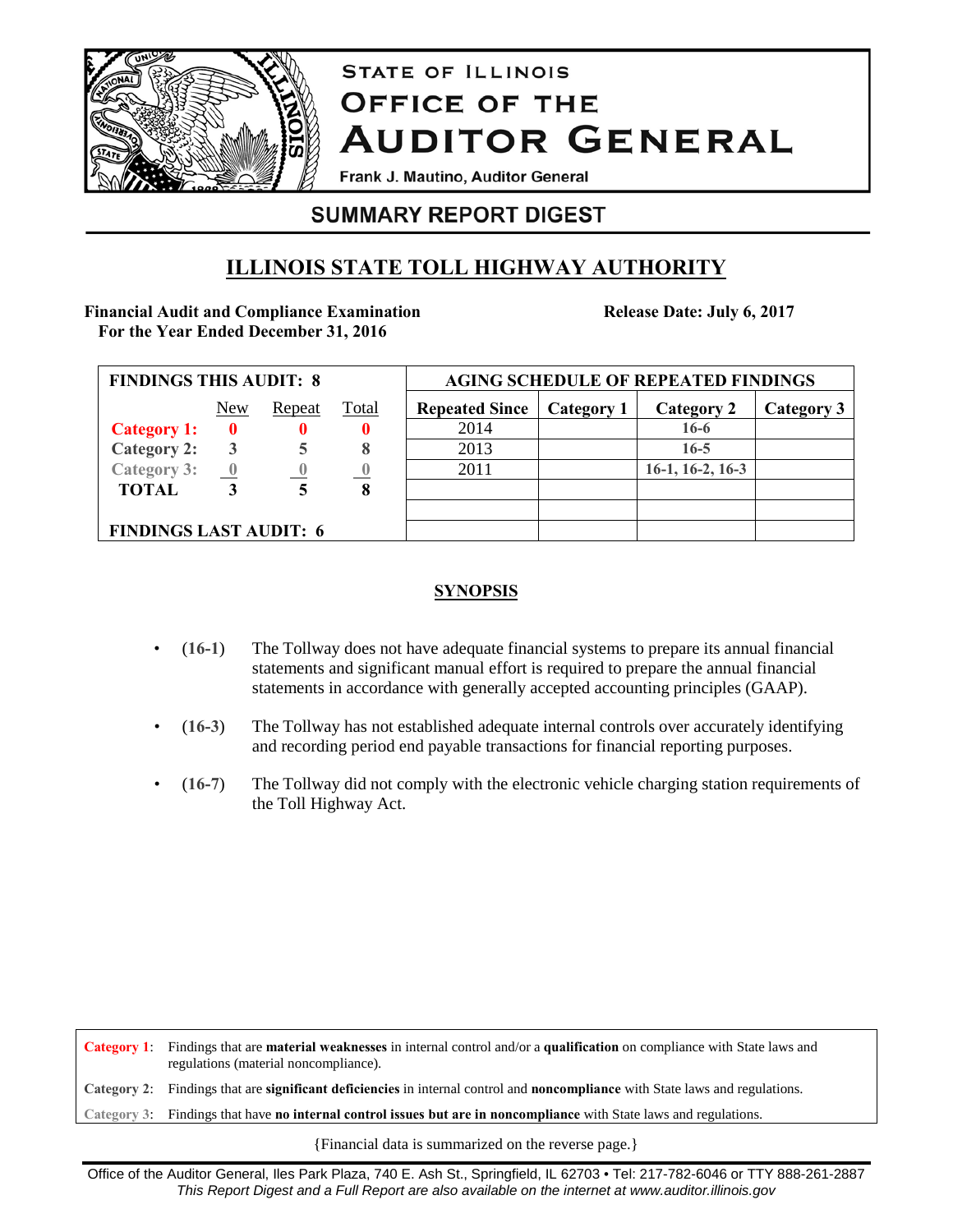### **ILLINOIS STATE TOLL HIGHWAY AUTHORITY FINANCIAL AUDIT AND COMPLIANCE EXAMINATION For the Year Ended December 31, 2016**

| <b>FINANCIAL OPERATIONS (GAAP Basis)</b>                 | 2016                | 2015                          |
|----------------------------------------------------------|---------------------|-------------------------------|
| <b>Operating Revenues</b>                                |                     |                               |
|                                                          | 1,216,298,044<br>\$ | 1,146,629,436<br>$\mathbb{S}$ |
|                                                          | 64,490,869          | 64,323,149                    |
|                                                          | 2,253,646           | 2,117,517                     |
|                                                          | 20,240,108          | 15,493,528                    |
|                                                          | 1,303,282,667       | 1,228,563,630                 |
| <b>Operating Expenses</b>                                |                     |                               |
|                                                          | 370, 336, 593       | 328,650,467                   |
|                                                          | 179,818,194         | 160,233,841                   |
| Engineering and Maintenance of Roadway and Structures    | 106,920,897         | 98,064,006                    |
| Traffic Control, Safety Patrol, and Radio Communications | 58,315,004          | 50,307,156                    |
|                                                          | 48,533,427          | 42,135,110                    |
|                                                          | 763,924,115         | 679,390,580                   |
|                                                          | 539,358,552         | 549,173,050                   |
|                                                          | (220, 120, 918)     | (201, 705, 716)               |
|                                                          | 319,237,634         | 347, 467, 334                 |
|                                                          | 2,192,922,497       | 1,845,455,163                 |
|                                                          | \$2,512,160,131     | \$2,192,922,497               |
|                                                          |                     |                               |
| <b>SIGNIFICANT ACCOUNT BALANCES (GAAP Basis)</b>         | 2016                | 2015                          |
|                                                          | 1,030,866,417<br>\$ | 938,208,030<br>\$             |
| Cash and Cash Equivalents Restricted for Debt Service    | 129,389,157<br>\$   | 183,467,919<br>\$             |
|                                                          | 177,917,639<br>\$   | 174,903,373<br>\$             |
|                                                          | 17,574,197<br>\$    | 14, 181, 437<br>\$            |
| Intergovernmental Receivable - Less Current Portion      | 217,997,002<br>\$   | 222,856,244<br>\$             |
|                                                          | 8,203,957,718<br>\$ | 7,379,283,872<br>\$           |
|                                                          | 503,057,417<br>\$   | 438, 355, 405<br>\$           |
|                                                          | 6,353,678,438<br>\$ | 6,150,137,340<br>\$           |
|                                                          | 30,155,237<br>\$    | 31,954,133<br>\$              |
|                                                          | 2,512,160,131<br>\$ | 2,192,922,497<br>\$           |
| <b>EXECUTIVE DIRECTOR</b>                                |                     |                               |
| During Audit Period and Current: Gregory Bedalov         |                     |                               |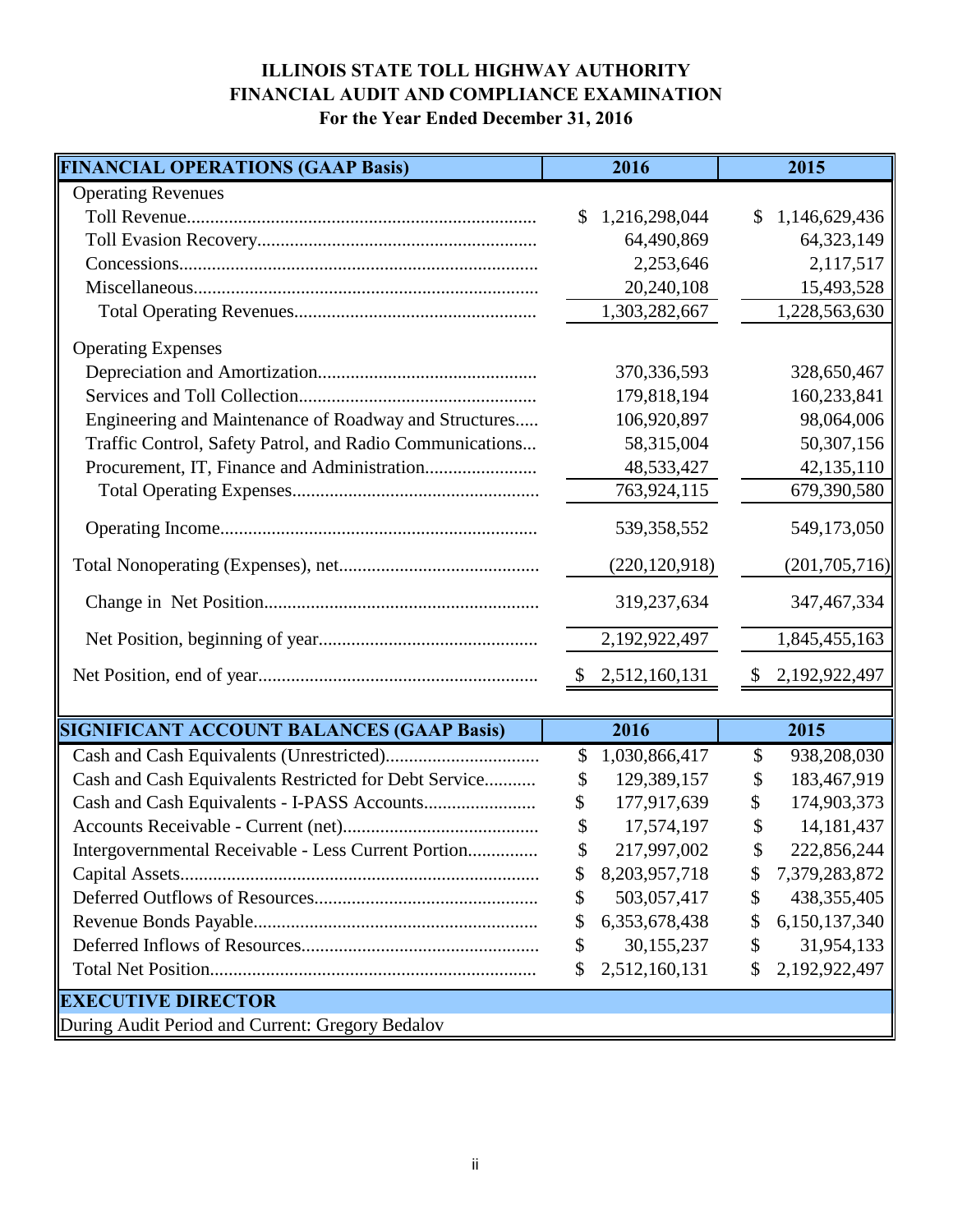#### **FINDINGS, CONCLUSIONS, AND RECOMMENDATIONS**

#### **INADEQUATE FINANCIAL REPORTING SYSTEMS**

The Tollway does not have adequate financial systems to prepare its annual financial statements and significant manual effort is required to prepare the annual financial statements in accordance with generally accepted accounting principles (GAAP).

During our audit, we noted the Tollway uses several standalone applications to track its financial transactions in accordance with provisions of the trust indentures. The financial data from each financial application is summarized and manually entered into two applications which are used as a general ledger. Several manual reconciliation procedures are required to ensure the information in the general ledger applications agrees to the various financial applications.

Once this information has been reconciled, a data file is generated from the general ledger applications and is imported into another application which is used to create a trial balance. Since the information in the financial applications is recorded based upon the provisions of the trust indentures, several top side entries are required to convert the trial balance to GAAPbased financial statements. As a result, the preparation of the annual financial statements is extremely time consuming and requires significant effort by management to ensure the statements are prepared in conformity with GAAP.

Additionally, we noted several of the applications used in the Tollway's financial reporting process, including one of the general ledger applications, do not have mechanisms to: restrict access for posting transactions, track specific user activity, or evidence supervisory reviews of transactions activity. Therefore, the Tollway's process for approving journal entries is also manual and time consuming.

The manual nature of the Tollway's financial reporting systems and related processes may result in financial reporting errors and untimely preparation of the annual financial statements. (Finding 1, page 11) **This finding was first reported in 2011.**

We recommended the Tollway review the adequacy of its existing financial systems and consider automating its financial reporting process.

Tollway management agreed with the recommendation and stated they are pursuing an ERP system. (*For the previous Tollway response see Digest Footnote #1.*)

**Financial systems need to be improved** 

**Financial statement preparation is extremely time consuming**

**Tollway agrees with the auditors**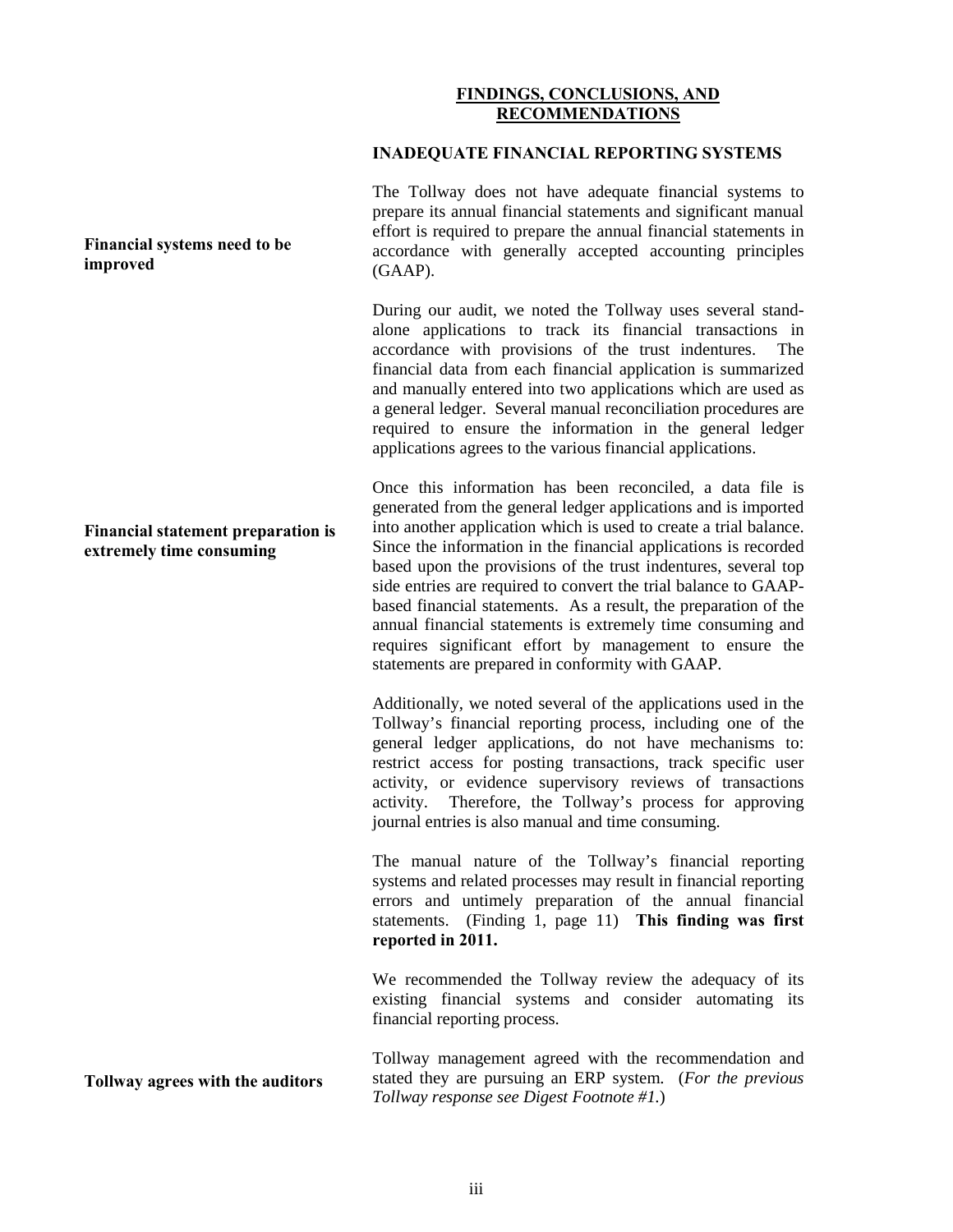#### **INADEQUATE YEAR END PAYABLES PROCESS**

**Need to improve controls over the reporting of accounts payable**

The Tollway has not established adequate internal controls over accurately identifying and recording period end payable transactions for financial reporting purposes.

During our audit we noted the Tollway's year end accounts payable procedures include specifically reviewing cash disbursements made subsequent to year end to determine which accounting period the related expense transaction pertained through the end of January. Additionally, each Tollway department works with its vendors to obtain estimated or actual fiscal year end billings prior to the end of January.

The auditors reviewed 126 cash disbursements subsequent to year end (totaling \$104,300,378) and 120 cash disbursements during fiscal year 2016 (totaling \$101,457,317). During our review of these transactions, some of the items the auditors noted that were not recorded to the proper accounting period are as follows:

- Five highway construction and improvement expenditures (totaling \$6,302,798) that pertained to fiscal year 2016 were recorded as expenses in fiscal year 2017.
- One land and relocation expenditure (totaling \$110,741) that pertained to fiscal year 2016 was recorded as an expense in fiscal year 2017.
- One highway architectural and engineering expenditure (totaling \$28,720) that pertained to fiscal year 2016 was recorded as an expense in fiscal year 2017.
- Two auditing and management services expenditures (totaling \$27,681) that pertained to fiscal year 2015 were recorded as expenses in fiscal year 2016.
- Two highway construction and improvements expenditures (totaling \$412,571) that pertained to fiscal year 2015 were recorded as expenses in fiscal year 2016.

Failure to accurately identify and record period end accounts payable transactions may result in the misstatement of the Tollway's financial statements. (Finding 3, pages 14-15) **This finding was first reported in 2011.**

**Expenses were not recorded in the proper fiscal year**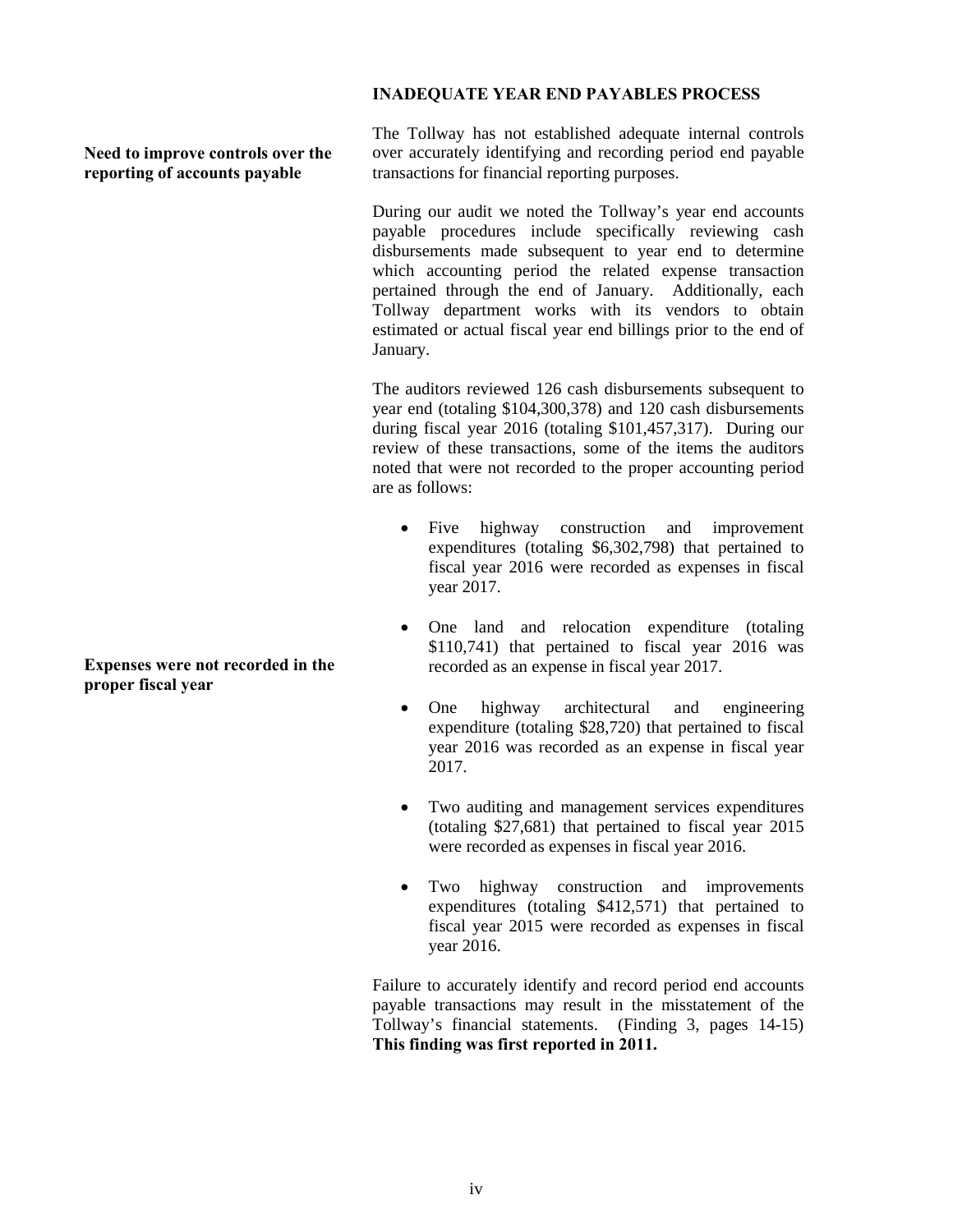|                                                                               | We recommended the Tollway review its current process to<br>assess the completeness of its expense accruals at year end and<br>consider changes necessary to ensure all period end accounts<br>payable are accurately identified and recorded.                                                                                                                                                                                                                                                            |  |  |
|-------------------------------------------------------------------------------|-----------------------------------------------------------------------------------------------------------------------------------------------------------------------------------------------------------------------------------------------------------------------------------------------------------------------------------------------------------------------------------------------------------------------------------------------------------------------------------------------------------|--|--|
| Tollway agrees with the auditors                                              | Tollway management agreed with the recommendation. (For<br>the previous Tollway response see Digest Footnote $#2$ .)                                                                                                                                                                                                                                                                                                                                                                                      |  |  |
|                                                                               | FAILURE TO FULLY COMPLY WITH THE TOLL<br><b>HIGHWAY ACT</b>                                                                                                                                                                                                                                                                                                                                                                                                                                               |  |  |
|                                                                               | The Tollway did not fully comply with the electric vehicle<br>charging station requirements of the Toll Highway Act (Act).                                                                                                                                                                                                                                                                                                                                                                                |  |  |
| 3 of 6 oasis locations did not have the<br>electric vehicle charging stations | The Tollway is required by the Toll Highway Act (605 ILCS<br>$10/11(e)$ ) to construct and maintain at least one electric vehicle<br>charging station at each location in which the Tollway has<br>contracted with third parties to provide auto and truck fueling<br>stations, garages, stores, or restaurants, as required. During<br>our testing we noted three of six Tollway oasis locations did<br>not have electric vehicle charging stations as of the date of our<br>testwork (May $15$ , 2017). |  |  |
|                                                                               | Failure to construct and maintain electric vehicle charging<br>stations at locations required by the Act results in<br>noncompliance with the Act. (Finding 7, page 21)                                                                                                                                                                                                                                                                                                                                   |  |  |
|                                                                               | We recommended the Tollway fully comply with the<br>requirements of the Act or seek legislative remedy.                                                                                                                                                                                                                                                                                                                                                                                                   |  |  |
| Tollway agrees with the auditors                                              | Tollway management agreed with the recommendation.                                                                                                                                                                                                                                                                                                                                                                                                                                                        |  |  |
|                                                                               | <b>OTHER FINDINGS</b>                                                                                                                                                                                                                                                                                                                                                                                                                                                                                     |  |  |

The remaining findings are reportedly being given attention by the Authority. We will review the Authority's progress towards the implementation of our recommendations in our next financial audit and compliance examination.

#### **AUDITOR'S OPINION**

The auditors stated the financial statements of the Authority as of and for the year ended December 31, 2016, are fairly stated in all material respects.

#### **ACCOUNTANT'S OPINION**

The accountants conducted a compliance examination of the Authority for the year ended December 31, 2016, as required by the Illinois State Auditing Act. The accountants stated the Authority complied, in all material respects, with the requirements described in the report.